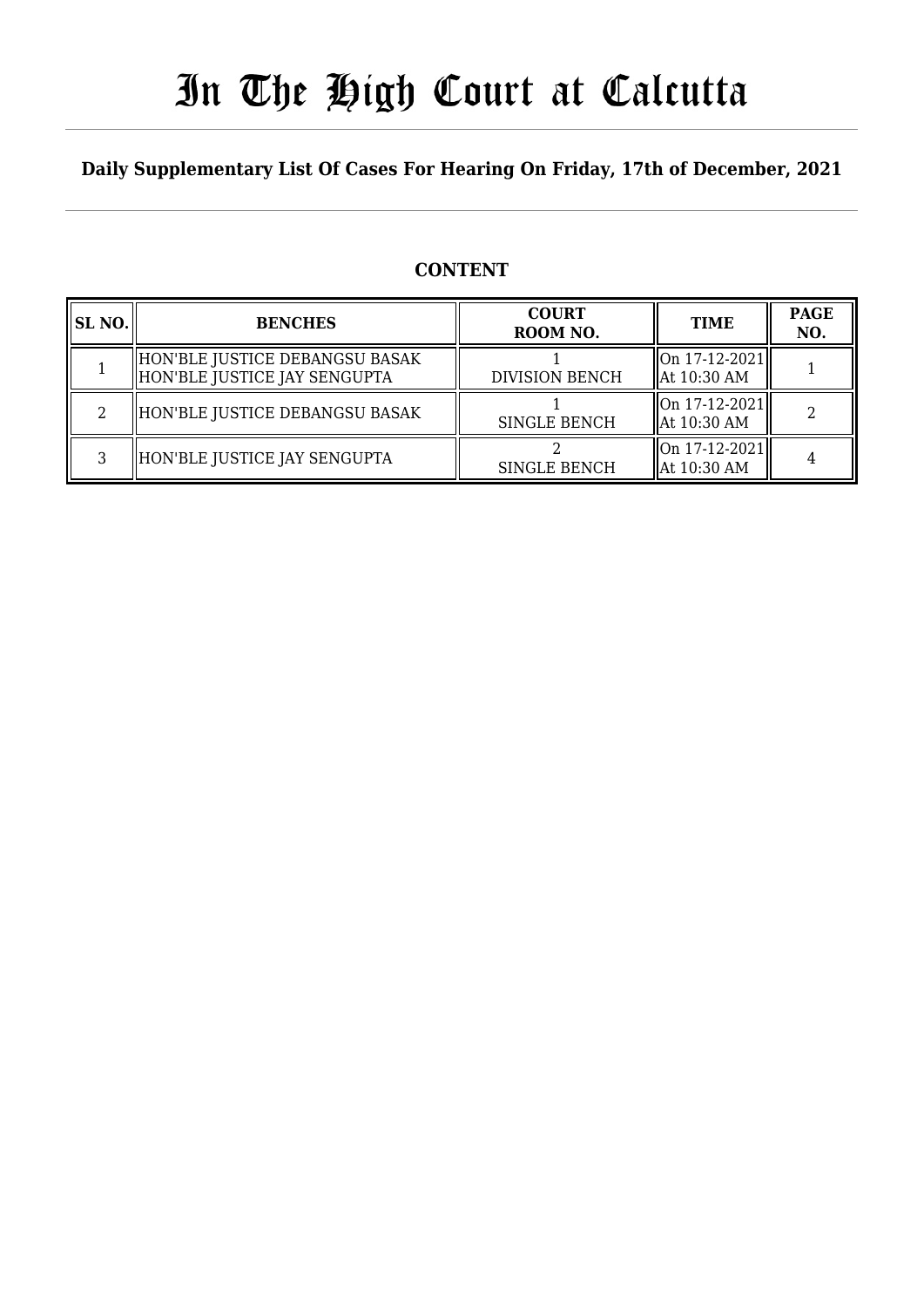

# Calcutta High Court **In The Circuit Bench at Port Blair**

# **Appellate Side**

**DAILY CAUSELIST For Friday The 17th December 2021**

**COURT NO. 1**

**DIVISION BENCH (DB)**

**AT 10:30 AM**

**HON'BLE JUSTICE DEBANGSU BASAK HON'BLE JUSTICE JAY SENGUPTA**

#### **MOTION**

| 1                 | WP.CT/186/2021     | THE LIEUTENANT<br><b>GOVERNOR AND OTHERS</b><br><b>VS</b><br>MRS. RAJINI DEVI (TEWARI)            | <b>SHATADRU</b><br>CHAKRABORTY,<br>RAMENDU AGARWAL | RAJINDER SINGH                                               |  |  |
|-------------------|--------------------|---------------------------------------------------------------------------------------------------|----------------------------------------------------|--------------------------------------------------------------|--|--|
| 2                 | WP.CT/190/2021     | Dr U N CHOUDHARY<br>VS<br>THE UNION OF INDIA AND<br><b>OTHERS</b>                                 | <b>GOPALA BINNU</b><br><b>KUMAR</b>                | <b>SHATADRU</b><br>CHAKRABORTY,<br>RAMENDU<br><b>AGARWAL</b> |  |  |
|                   |                    | <b>APPLICATION</b>                                                                                |                                                    |                                                              |  |  |
| 3                 | MAT/3/2021         | THE LIEUTENANT<br><b>GOVERNOR AND OTHERS</b><br><b>VS</b><br>HOTEL SEASHELL AND<br><b>ANOTHER</b> | RAMENDU AGARWAL                                    |                                                              |  |  |
|                   | IA NO: CAN/1/2021  |                                                                                                   |                                                    |                                                              |  |  |
| 4                 | MAT/4/2021         | THE LIEUTENANT<br><b>GOVERNOR AND ORS.</b><br><b>VS</b><br>HOTEL SEASHELL                         | RAMENDU AGARWAL                                    |                                                              |  |  |
| IA NO: CAN/1/2021 |                    |                                                                                                   |                                                    |                                                              |  |  |
|                   | <b>FOR HEARING</b> |                                                                                                   |                                                    |                                                              |  |  |
| 5                 | FA/1/2019          | <b>ASHIM NANDI</b><br><b>VS</b><br><b>RINA BEPARI</b>                                             | <b>ANJILI NAG</b>                                  | <b>DOLLY SARKAR</b>                                          |  |  |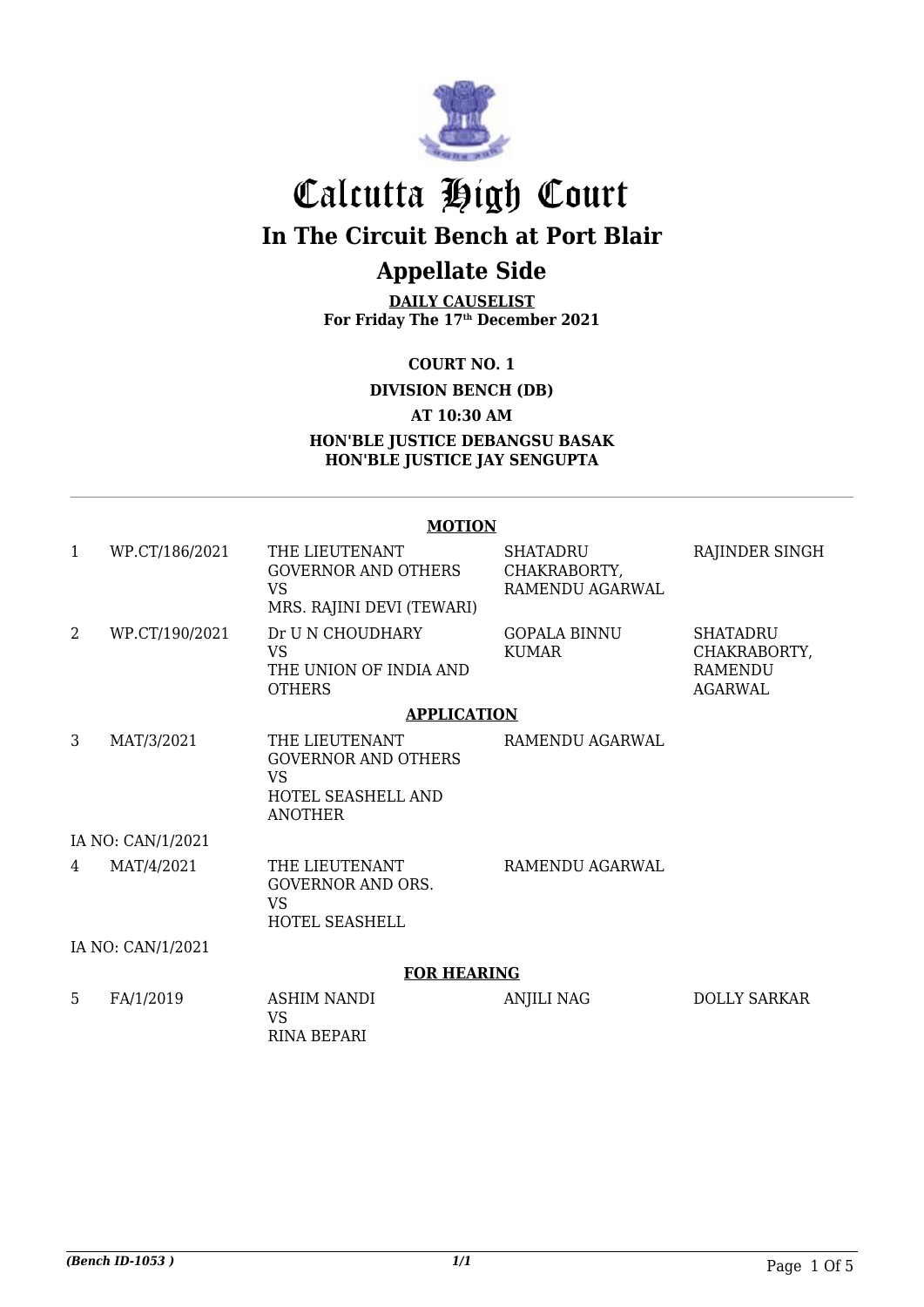

# Calcutta High Court

**In The Circuit Bench at Port Blair**

## **Appellate Side**

**DAILY CAUSELIST For Friday The 17th December 2021**

#### **COURT NO. 1**

**SINGLE BENCH (SB)**

#### **AT 10:30 AM**

**HON'BLE JUSTICE DEBANGSU BASAK**

#### **(SINGLE BENCH WILL SIT AFTER COMPLETION OF DIVISION BENCH)**

|   | <b>FOR JUDGMENT</b> |                                                                                                       |                                     |                                                                     |  |  |  |
|---|---------------------|-------------------------------------------------------------------------------------------------------|-------------------------------------|---------------------------------------------------------------------|--|--|--|
| 1 | WPA/178/2018        | <b>P.RENU</b><br><b>VS</b><br>THE STATE BANK OF INDIA<br>AND ORS.                                     | D.C.KABIR                           | <b>ANJILI NAG</b>                                                   |  |  |  |
|   |                     | <b>MOTION</b>                                                                                         |                                     |                                                                     |  |  |  |
| 2 | CO/20/2021          | ST. MARY CHARITABLE AND<br>EDUCATIONAL SOCIETY<br>AND OTHERS<br><b>VS</b><br>POONAM KUMARI            | <b>GOPALA BINNU</b><br><b>KUMAR</b> | <b>ANJILI NAG</b>                                                   |  |  |  |
| 3 | WPA/255/2021        | KALPANA GOLDER<br><b>VS</b><br>THE ANDAMAN AND<br>NICOBAR ADMINISTRATION<br><b>AND OTHERS</b>         | <b>GOPALA BINNU</b><br><b>KUMAR</b> | <b>SHATADRU</b><br>CHAKRABORTY,<br><b>RAMENDU</b><br><b>AGARWAL</b> |  |  |  |
| 4 | WPA/256/2021        | <b>SHANKER CH. DAS</b><br><b>VS</b><br>THE ANDAMAN AND<br>NICOBAR ADMINISTRATION<br><b>AND OTHERS</b> | <b>GOPALA BINNU</b><br><b>KUMAR</b> | <b>SHATADRU</b><br><b>CHAKRABORTY</b>                               |  |  |  |
| 5 | WPA/303/2021        | M/S SHANTI ENTERPRISES<br><b>VS</b><br>THE ANDAMAN AND<br>NICOBAR ADMINISTRATION<br><b>AND OTHERS</b> | <b>TAPAN KUMAR DAS</b>              | <b>SHATADRU</b><br><b>CHAKRABORTY</b>                               |  |  |  |
| 6 | WPA/305/2021        | DAVINDER PAL SINGH<br><b>VS</b><br>THE LIEUTENANT<br><b>GOVERNOR AND OTHERS</b>                       | ANJILI NAG, SHIPRA<br><b>MANDAL</b> | <b>SHATADRU</b><br>CHAKRABORTY,<br><b>BABITA DAS</b>                |  |  |  |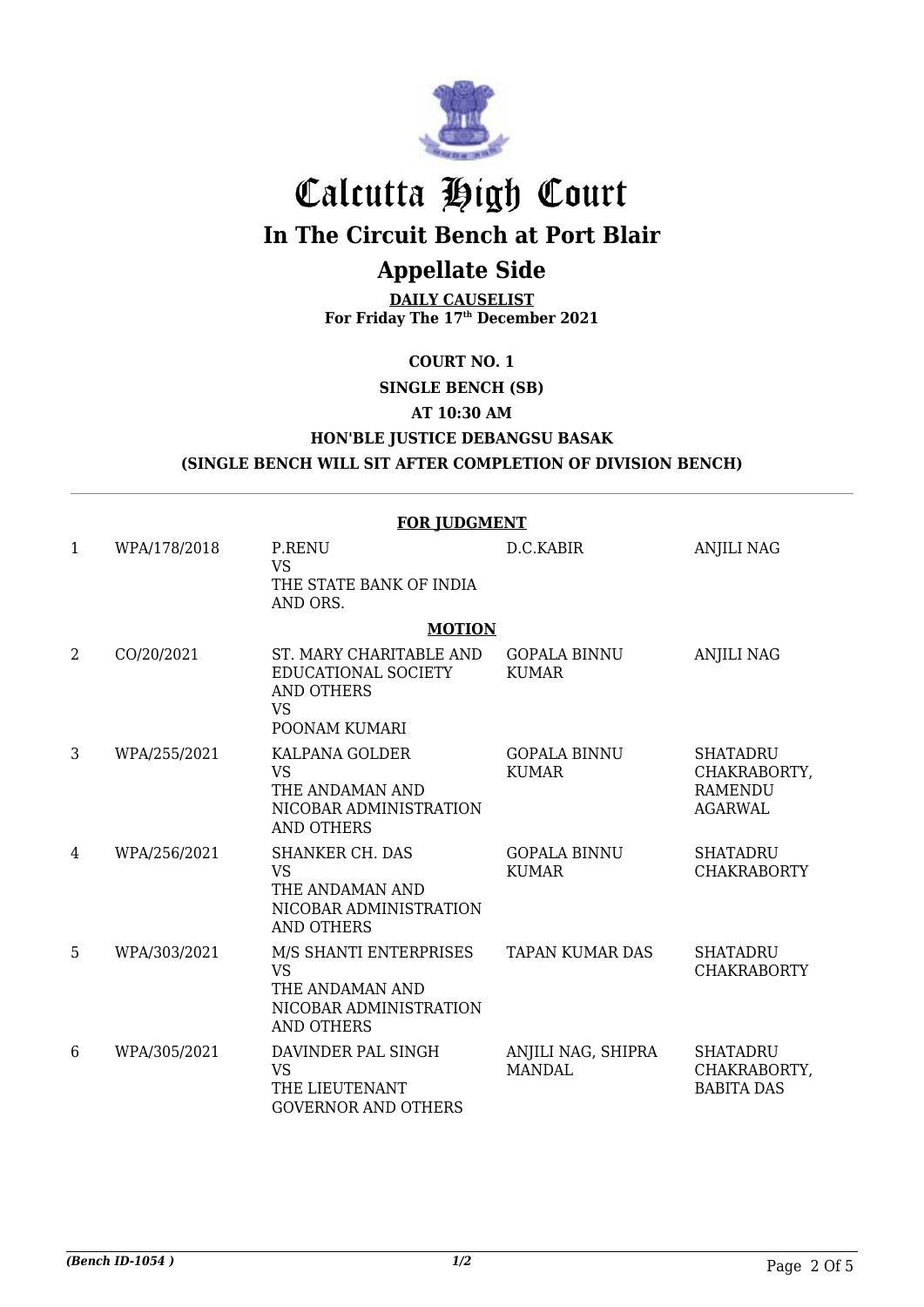| 7 | WPA/306/2021       | M/S LALBABA ENTERPRISES<br>AND ANOTHER<br>VS<br>THE LIEUTENANT<br><b>GOVERNOR AND OTHERS</b>    | MOHAMMED<br><b>TABRAIZ</b> | SHATADRU<br><b>CHAKRABORTY</b> |  |
|---|--------------------|-------------------------------------------------------------------------------------------------|----------------------------|--------------------------------|--|
| 8 | WPA/308/2021       | MOHAMMED ABDUL NASIR<br>VS<br>THE ANDAMAN AND<br>NICOBAR ADMINISTRATION<br>AND ANOTHER          | TAPAN KUMAR DAS            |                                |  |
|   | <b>FOR HEARING</b> |                                                                                                 |                            |                                |  |
| 9 | WPA/174/2019       | N. MANIMEKALAI AND ANR.<br>VS<br>THE KAMARAJ ENGLISH<br><b>MEDIUM SCHOOL</b>                    | G. BINNU KUMAR             | A.S.ZINU                       |  |
|   | wt10 WPA/231/2019  | THE SECRETARY, KAMARAJ<br>ENGLISH MEDIUM SCHOOL<br>VS<br>N. MANIMEKALAI (EX-<br>CLERK) AND ANR. | A.S.ZINU                   | G. BINNU KUMAR                 |  |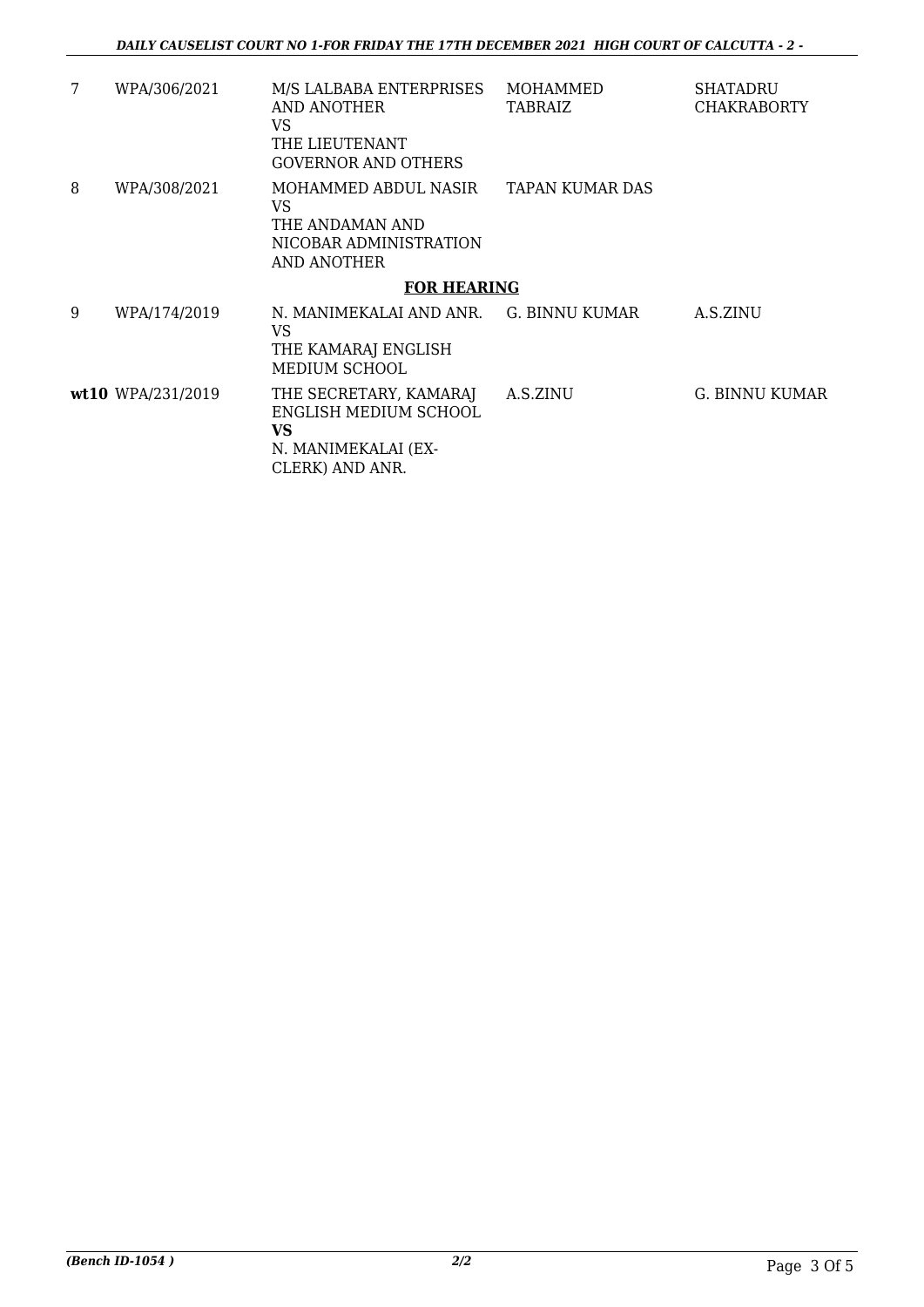

# Calcutta High Court

**In The Circuit Bench at Port Blair**

## **Appellate Side**

**DAILY CAUSELIST For Friday The 17th December 2021**

### **COURT NO. 2**

**SINGLE BENCH (SB)**

**AT 10:30 AM**

**HON'BLE JUSTICE JAY SENGUPTA**

#### **(SINGLE BENCH WILL SIT AFTER COMPLETION OF DIVISION BENCH)**

|                                | <b>MOTION</b> |                                                                                                                                |                   |                                                           |  |  |  |
|--------------------------------|---------------|--------------------------------------------------------------------------------------------------------------------------------|-------------------|-----------------------------------------------------------|--|--|--|
| $\mathbf{1}$                   | CO/19/2021    | M/S KRISHNA TRADING<br><b>COMPANY</b><br><b>VS</b><br>N.GURUSWAMY AND ANR.                                                     | N.A.KHAN          |                                                           |  |  |  |
| $\overline{2}$                 | WPA/275/2021  | M/S FAIRMACS SHIPPING<br>AND TRANSPORT SERVICE<br>PRIVATE LIMITED<br><b>VS</b><br>THE LIEUTENANT<br><b>GOVERNOR AND OTHERS</b> | <b>ANJILI NAG</b> | RAMENDU<br><b>AGARWAL</b>                                 |  |  |  |
| 3                              | WPA/278/2021  | ATUL BISWAS AND ANR.<br><b>VS</b><br>THE DEPUTY<br>COMMISSIONER AND ANR.                                                       | <b>ANJILI NAG</b> | <b>RAMENDU</b><br><b>AGARWAL</b>                          |  |  |  |
| 4                              | WPA/300/2021  | DEBTANU DUTTA AND<br><b>OTHERS</b><br><b>VS</b><br>THE BHARAT SANCHAR<br>NIGAM LIMITED AND<br><b>OTHERS</b>                    | K. VIJAY KUMAR    | ANJILI NAG, RANJIT<br>SINGH, GOPALA<br><b>BINNU KUMAR</b> |  |  |  |
| 5                              | WPA/307/2021  | <b>B. PAPA RAO</b><br><b>VS</b><br>THE PORT BLAIR<br>MUNICIPAL COUNCIL AND<br><b>ANOTHER</b>                                   | <b>ANJILI NAG</b> |                                                           |  |  |  |
| <b>SPECIAL LEAVE TO APPEAL</b> |               |                                                                                                                                |                   |                                                           |  |  |  |
| 6                              | CRA/14/2019   | THE STATE<br><b>VS</b><br>A.JOSEMON                                                                                            | <b>S.KARMAKAR</b> | <b>GOPALA BINNU</b><br><b>KUMAR</b>                       |  |  |  |